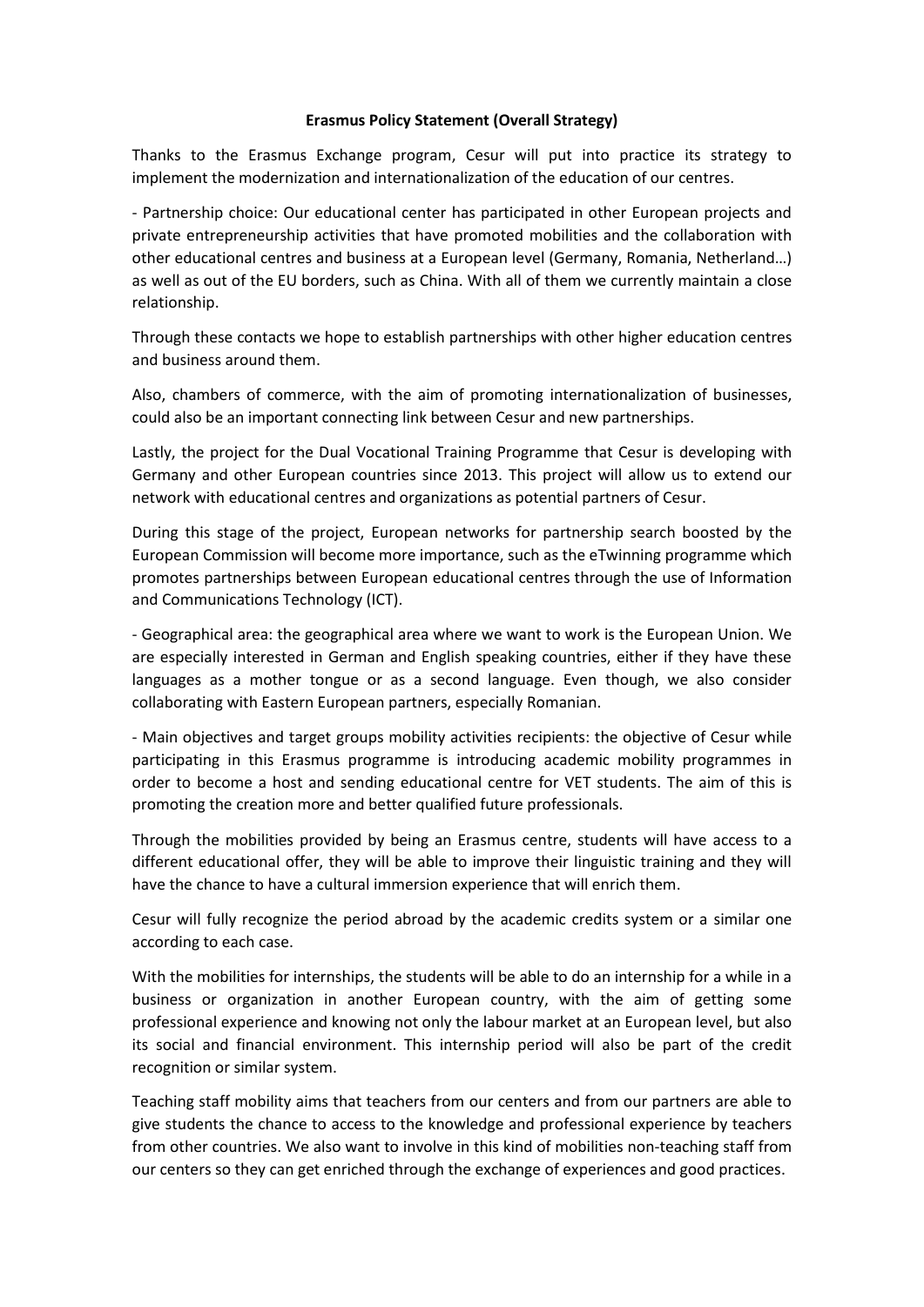In the frame of our strategy for the modernization and internationalization of our centers, we are also going to include the international cooperation by establishing strategic partnerships based on innovation and entrepreneurship, as well as transversal cooperation regarding Education.

International cooperation projects represent a labour opportunity for our students; it opens up new opportunities and work perspectives for them and will provide them a cultural enrichment. For this purpose:

- Host and send staff and/or students
- Provide supportive measures at an institutional, departmental and financial level that allow participants of this project to carry out their work.
- Warrantee the dissemination of the activities as well as make the obtained results of the project visible through the use of Internet and other dissemination activities.

Participating in the Erasmus+ program we want to put in practice the five priorities of the European modernization agenda and to reach the modernization of our centres.

The main objective of Cesur is to motivate our students to enrol Higher Education VET programs attracted by the chance of being able to have training abroad in order to become better professionals thanks to the acquisition of needed additional skills (linguistic, among other ones). With the European mobility, we will improve the quality of teaching for the students to get the needed basic knowledge and skills in order to reach the labour success, and we will offer them more and better opportunities thanks to the development of their academic programs abroad. Therefore, lastly, we will contribute this way to increase the levels of qualification, since thanks to this strategy we will increase the professional chances of our potential students to get no only into the national market, but also in the international one.

In order to improve the quality and the relevance of the Higher Education, promoting Information and Communication Technology of the institution is part of our objectives. Some of the initiatives that could be carried out would be the development of a Moodle virtual platform. In this platform, there would be discussion forums about matters of interest contributing to the promotion of communication between students and teachers, partner centres, hosting companies for students, etc. This way, we would give our students the chance to access to a more customized education. Also, it would also be considered the possibility of making students, academic and administrative staff know about an online training offer (linguistic, for example).

Our training centre aims to promote mobility and transnational cooperation integrating in systematic way mobilities within the academic programs offered, mostly in the VET programs in which an experience abroad is eminently needed, such as International Trade Higher VET program. For this purpose, we will establish agreements with institutions that help the recognition of credits and internship certifications.

Another important point in Cesur own agenda is the direct cooperation with companies and research centres, considering the increasing interest of the Spanish young population on enrol Dual VET programs where the amount of time invested on practical part in work centres is the same than the amount of time dedicated to theoretical part in the classroom. In our program, we consider that our student can validate the compulsory module of internship included in the programs curriculum with professional experiences in companies abroad.